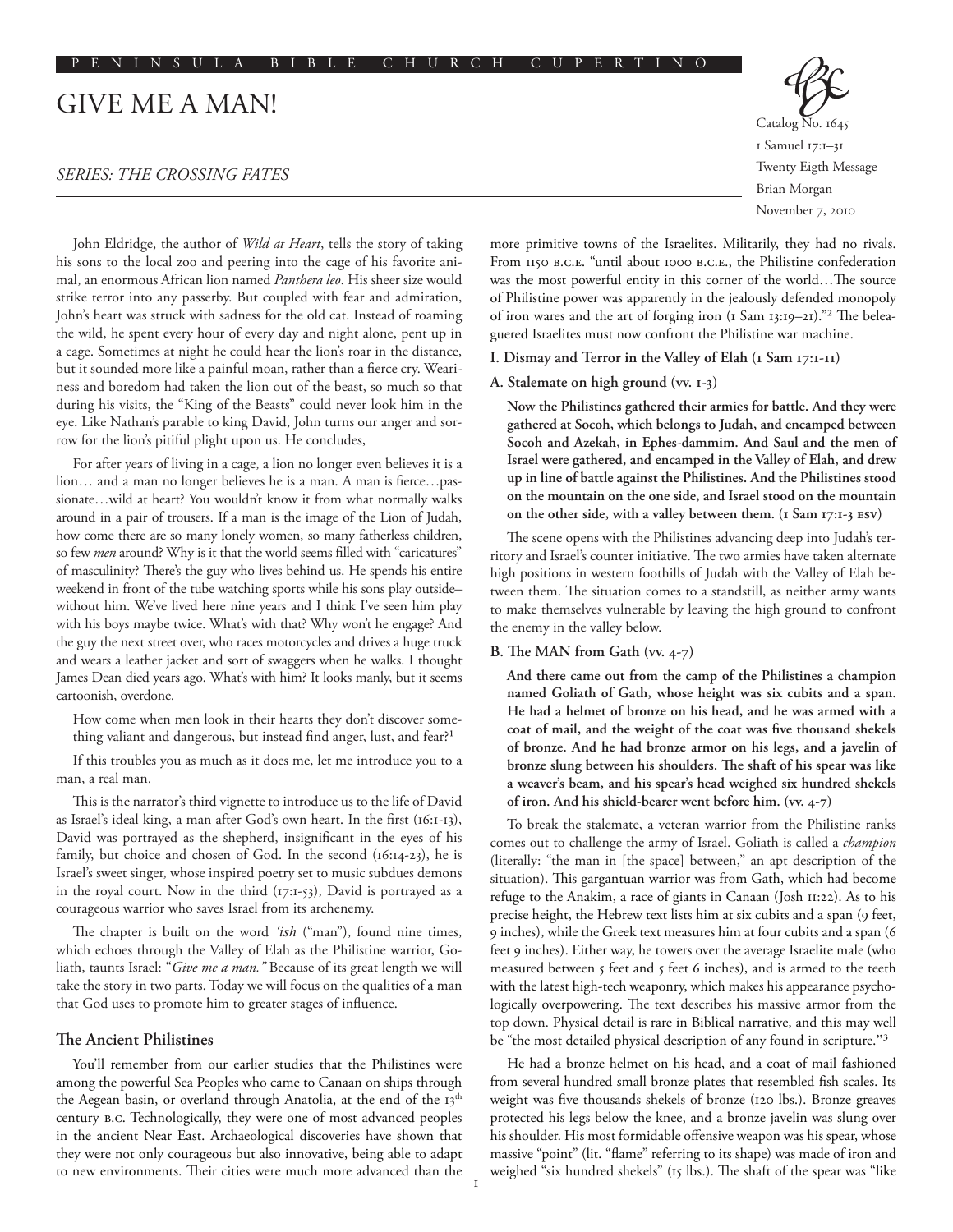a weaver's rod," which suggests it had a loop and a cord wound around it so that it "could be hurled a greater distance with greater stability by virtue of the resultant spin."4

With the added protection from the large shield carried by his armor bearer, Goliath must have appeared invincible. While Israelite soldiers wore basic clothing in battle, this warrior looks like a human tank, armored in bronze from head to toe. As Fokkelman observes, "The Philistine embodies belief in armaments, the ideology of reliance on military force, the desire for invulnerability."5

#### **C. The challenge from the MAN (vv. 8-11)**

**He stood and shouted to the ranks of Israel, "Why have you come out to draw up for battle? Am I not a Philistine, and are you not servants of Saul? Choose a man for yourselves, and let him come down to me. If he is able to fight with me and kill me, then we will be your servants. But if I prevail against him and kill him, then you shall be our servants and serve us." (vv. 8-9)**

Goliath's overwhelming appearance is matched by his bravado. He chides Israel's lack of resolve to fight and then intimidates them with his self-assured superiority. His question – "Am I not the Philistine (i.e. a free man, a lord even), and are you not slaves of Saul?" – "cleverly tries to sow dissension between the rank and file."6 Then, to break the stalemate, Goliath educates Israel in the practice of representative combat, which was more common in Greece than Canaan. In deriding tones he offers the challenge: "Choose a man! If you win (and you won't) we will serve you ...but if I win (and I will) you will serve us."

The rogue waits for an answer, but there is none. After considerable silence, Goliath is further emboldened and heaps scorn and reproach upon the armies of Israel.

**And the Philistine said, "I defy the ranks of Israel this day. Give me a man, that we may fight together." When Saul and all Israel heard these words of the Philistine, they were dismayed and greatly afraid. (vv. 10-11)**

Saul, having lost the enabling power of the spirit, has no courage to respond to Goliath's taunts and takes refuge in shameful silence with his dismayed troops.

**Reflection:** *Naming the giants in our lives* – It is tempting to distance ourselves from Saul at this point, choosing instead to align ourselves emotionally with David, the hero-to-be. But Saul's fearful cowering invites us to look closely at our own encounters with giants. Who or what are the giants in your life? Who or what intimidates you, shuts you down emotionally, steals your voice and robs you of faith? Have you ever been in the "Valley of Elah" where you found yourself paralyzed and unable to move? How do you typically respond to intimidation? Are you aware of being an intimidating force on someone else?

#### **II. A Son from Bethlehem (1 Sam 17:12-22)**

## **A. Jesse's sons, seven plus one (vv. 12-15)**

**Now David was the son of an Ephrathite of Bethlehem in Judah, named Jesse, who had eight sons. In the days of Saul the man was already old and advanced in years. The three oldest sons of Jesse had followed Saul to the battle. And the names of his three sons who went to the battle were Eliab the firstborn, and next to him Abinadab, and the third Shammah. David was the youngest. The three eldest followed Saul, but David went back and forth from Saul to feed his father's sheep at Bethlehem. (vv. 12-15)**

After considerable time has elapsed since chapter 16, we are re-introduced to David and his father from Bethlehem, the "place of new things." David and his brothers are set in dramatic contrast by their age, allegiance and occupations. In the face of national crisis, Jesse contributes his three eldest to the war effort. They have become elite Army Rangers resolutely following king Saul. Having gone after Saul, David's brothers will lapse into the same paralysis of spirit that has stricken their king, for as the general goes, so go the troops.

By contrast David, being the youngest, is sidelined from serving in the conflict. Instead he "went back and forth from Saul" to Bethlehem, faithfully serving two fathers. Like a student with two summer jobs, he maintained his responsibilities as court musician to Saul, and when Saul was having a good day he made regular visits home to Bethlehem to feed his father's flock. I wonder if David felt disappointed that he was left out of the fight?

## **B. A father's greatest concern (vv. 16-19)**

**For forty days the Philistine came forward and took his stand, morning and evening. And Jesse said to David his son, "Take for your brothers an ephah of this parched grain, and these ten loaves, and carry them quickly to the camp to your brothers. Also take these ten cheeses to the commander of their thousand. See if your brothers are well, and bring some token from them. They are with Saul and all the men of Israel in the Valley of Elah, fighting against the Philistines."<sup>7</sup> (vv. 16-19)**

As the stalemate continues for forty days, Jesse becomes concerned about his sons. The lengthy standoff must have seriously depleted the food rations of Saul's army. So Jesse prepares generous portions of bread, grain and cheese for David to take his brothers and their chief officer. Bethlehem will once again prove to be a literal "house of bread." But Jesse has more concerns than bread. Sensing a military disaster, he urgently requests David to "hurry" [lit. "run"] to the camp to check on the "welfare" *(shalom*) of his *brothers*, and bring back a token to relieve a father's worried heart.

Up until now, David has proven himself well as a *shepherd* and *musician*. Now in the role of *messenger*, David will be brought to the front lines of war. Jesse's request evokes the memory of Joseph's story when Jacob made a similar request to his youngest son –"Go now, see if it is well with your brothers and with the flock, and bring me word" (Gen 37:14). If history repeats itself, David is going to meet with some fierce family resistance.

#### **C. Embracing a father's heart (vv. 20-22)**

**And David rose early in the morning and left the sheep with a keeper and took the provisions and went, as Jesse had commanded him. And he came to the encampment as the host was going out to the battle line, shouting the war cry. And Israel and the Philistines drew up for battle, army against army. And David left the things in charge of the keeper of the baggage and ran to the ranks and went and greeted his brothers. (vv. 20-22)**

For the first time in the story, David's character comes to the surface. Up until now he has been the epitome of compliance, but we have yet to hear his voice or see the drive within his soul. Now his true colors break out like the morning dawn.

If you want to know what drives a man's heart, put a camera on him at the break of day, then follow him when he is alone on a business trip and you'll quickly discover who he serves. David proves that he is a son whose interests are governed more by his father's concerns than his own. This is remarkable, when we consider how Jesse earlier treated him as a *non-son* and showed favoritism toward his older brothers. David accepts that love can be irrational, unequal, and at times, unjust. As a loving son, he nevertheless treats his father's request as a holy mission.

At the first sign of morning light he delegates his previous responsibilities and leaves the flock in the care of a shepherd. Then he gathers all the foodstuffs his father asked him to and sets out straightaway for the Valley of Elah. Though the journey was more than fifteen miles, he arrives while it was still morning, just as the opposing armies were drawing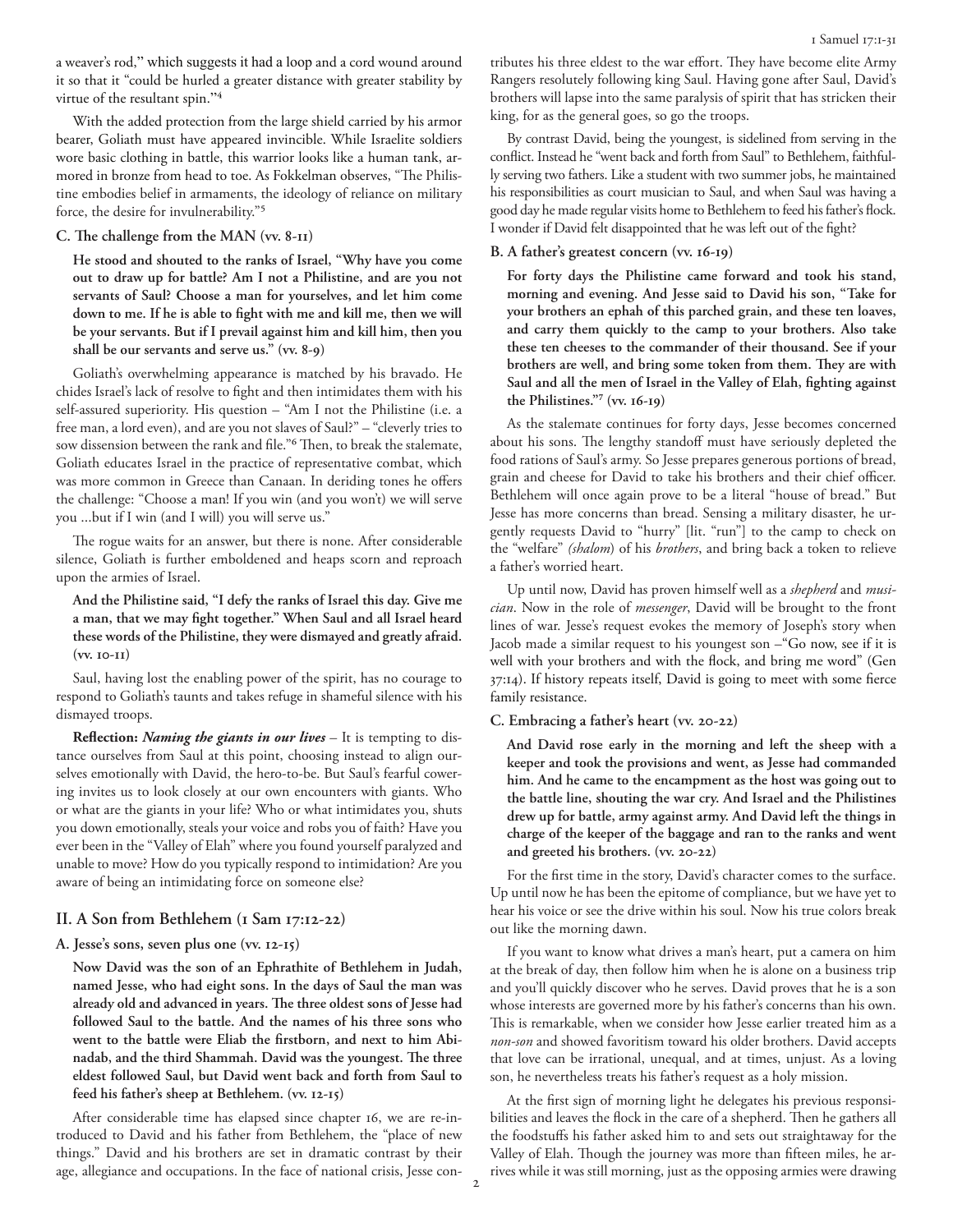#### Give Me A Man!

up for battle (for you joggers, David was averaging about an 8 minute mile pace carrying more than 35 pounds of food!).

When he arrived at the camp, he "left" the provisions with the keeper of the baggage. We're reminded how Saul hid among the baggage, when the nation was searching for their king. By contrast, David "runs" from the baggage to the frontlines to fulfill his father's foremost concern, the well-being (*shalom*) of his brothers. But before he is able to receive a token of their safety, he is interrupted by Goliath's brazen voice. Following after his father's heart has led him to an international stage where his life is about to take an historic turn.

**Reflection:** *Obedience brings David to the forefront of Holy War* – From the moment of David's anointing until now, God has orchestrated every event, every detail and nuance to get his "chosen" servant to the stage of battle. David has done only one thing: he has faithfully served God with the full measure of his talents and gifts in every situation God has placed him in – the kings court, his father's household, even the sheep pasture. Holy mission often emerges out of the daily exercise of our roles as husbands, fathers, sons and employees. Has God ever sent you on a business trip or domestic errand that ended up serving a higher purpose? Were you able to see in that moment that you were David, a son sent on a father's mission and ushered onto a greater stage? Or were your spiritual blinders on, casting your vision downward at the mundane tasks of life and rendering you blind to the kingdom work at hand?

## **III. Faulty Sight, Perceptive Hearing (1 Sam 17:23-31)**

## **A. Saul's troops are terrified by what they "see" (vv. 23-25)**

**As he talked with them, behold, the champion, the Philistine of Gath, Goliath by name, came up out of the ranks of the Philistines and spoke the same words as before. And David heard him. All the men of Israel, when they saw the man, fled from him and were much afraid. And the men of Israel said, "Have you seen this man who has come up? Surely he has come up to defy Israel. And the king will enrich the man who kills him with great riches and will give him his daughter and make his father's house free in Israel." (vv. 23-25)**

Once again the gargantuan Philistine comes out with his swaggering gait, and blasphemous bravo. And once again Saul's troops are terrified by what they see and flee in fear. But on this occasion there's a new player on the stage. David overhears the conversation of the retreating troops. Though Saul will not fight, he is now willing to pay someone else to fight for him. And the reward is substantial: a princess bride, a four-year scholarship at a private university of their choice, box seat season tickets to the SF Giants, a Tesla roadster, and tax-exempt status for anyone brave enough to get in the ring with the heavyweight from Gath and deliver the knockout punch.

#### **B. David indignant by what he "hears" (26-27)**

**And David said to the men who stood by him, "What shall be done for the man who kills this Philistine and takes away the reproach from Israel? For who is this uncircumcised Philistine, that he should defy the armies of the living God?" And the people answered him in the same way, "So shall it be done to the man who kills him." (vv. 23-27)**

David continues his conversation with the troops, gathering precise details of the king's offer. While Israel is governed by what they "see," David is governed by what he "hears." He does not see Goliath as an invincible warrior, but a blasphemous idol worshipper who worships dead deities. "He does not intend to stand and gape at a mythical figure."8

David's first speech is filled with zeal for God's name. He cannot believe that Saul's troops permit this pitiful blasphemy to go unchallenged. The contrast could not be greater; while Israel languishes in resignation, David is enraged with indignation. Implicit in his conversation with the troops is an offer to take up the challenge. David's obedience brought him to the forefront of the battle, but his holy zeal and personal initiative will propel him into his historic role as Israel's savior.

In like manner, it was Jesus' zeal that propelled him front and center before Israel's leadership. Seeing that the court of the Gentiles had been turned into a marketplace, Jesus was consumed with indignation and rage. And with no warning he cleansed the temple with a ferocious exercise of authority and power. "And making a whip of cords, he drove them all out of the temple, with the sheep and oxen. And he poured out the coins of the money-changers and overturned their tables… His disciples remembered that it was written, 'Zeal for your house will consume me'" (John 2:15, 17).

If there is one quality lacking in our ranks today, it is holy zeal. In our age of tolerance, there is precious little moral outrage.

**Reflection**: *Like David and Jesus, we should not be bound by the role given to us by our family or employer*. As we faithfully serve in the realms God has assigned to us, opportunities will arise "to proclaim liberty to the captives, and recovering of sight to the blind, and to set at liberty those who are oppressed" (Luke 4:18). When these divine encounters arise, like Philip (Acts 8:26 ff.) we are to seize the initiative, knowing God has orchestrated this moment and wants to use us as an instrument to further his kingdom. Taking the initiative is not self-promotion, but answering the divine call with zeal to crush the serpent under our feet (Rom 16:20).

## **IV. Family Tension (1 Sam 17:28-31)**

## **A. The oldest disdains the youngest (vv. 28-29)**

**Now Eliab his eldest brother heard when he spoke to the men. And Eliab's anger was kindled against David, and he said, "Why have you come down? And with whom have you left those few sheep in the wilderness? I know your presumption and the evil of your heart, for you have come down to see the battle." (vv. 28-29)**

As David probes for further information from the men who were standing with him, his eldest brother was seized with anger and unleashes his fury on his little brother. He reproaches David with rhetorical questions that assume evil motives and condemning actions. He caustically berates him for abandoning his domestic responsibilities in order to become a thrill seeker. The perceptive reader knows that Jesse's firstborn has no "heart" to see what God sees. The real reason for his rage was his jealousy of David and his shame at being rejected.

## **B. The youngest holds his ground (v. 29-30)**

**And David said, "What have I done now? Was it not but a word?" And he turned away from him toward another, and spoke in the same way, and the people answered him again as before. When the words that David spoke were heard, they repeated them before Saul, and he sent for him. (vv. 29-31)**

Rather than justifying his actions in a lengthy defensive dialogue, David refuses to back down and fires back two rhetorical questions of his own. The first demands hard evidence from Eliab to back his haughty accusations. David refuses to entertain hearsay and often uses this refrain to prove his innocence (1 Sam 20:1; 26:1; 29:8). David's second question is brief but cryptic, and is translated variously by different versions: The NASB: "Was it not just a question?" The TNIV: "Can't I even speak?" The JPS: "I was only asking!" The ESV: "Was it not but a word?"

While all these translations suggest a defensive posture, Fokkelman perceives an offensive thrust in David's words. He translates David's question as **"Isn't this the matter then?"9** David holds his ground and points out the real reason for big brother's anger was that his "words" brought to light the underlying problem that no one was willing to address. "Isn't this the matter then?" is no apology; these words cut Eliab to the bone. Big brother, you're a coward! "Prudent speech" at its very best (16:18). David is not a man who concedes, defends, explains or